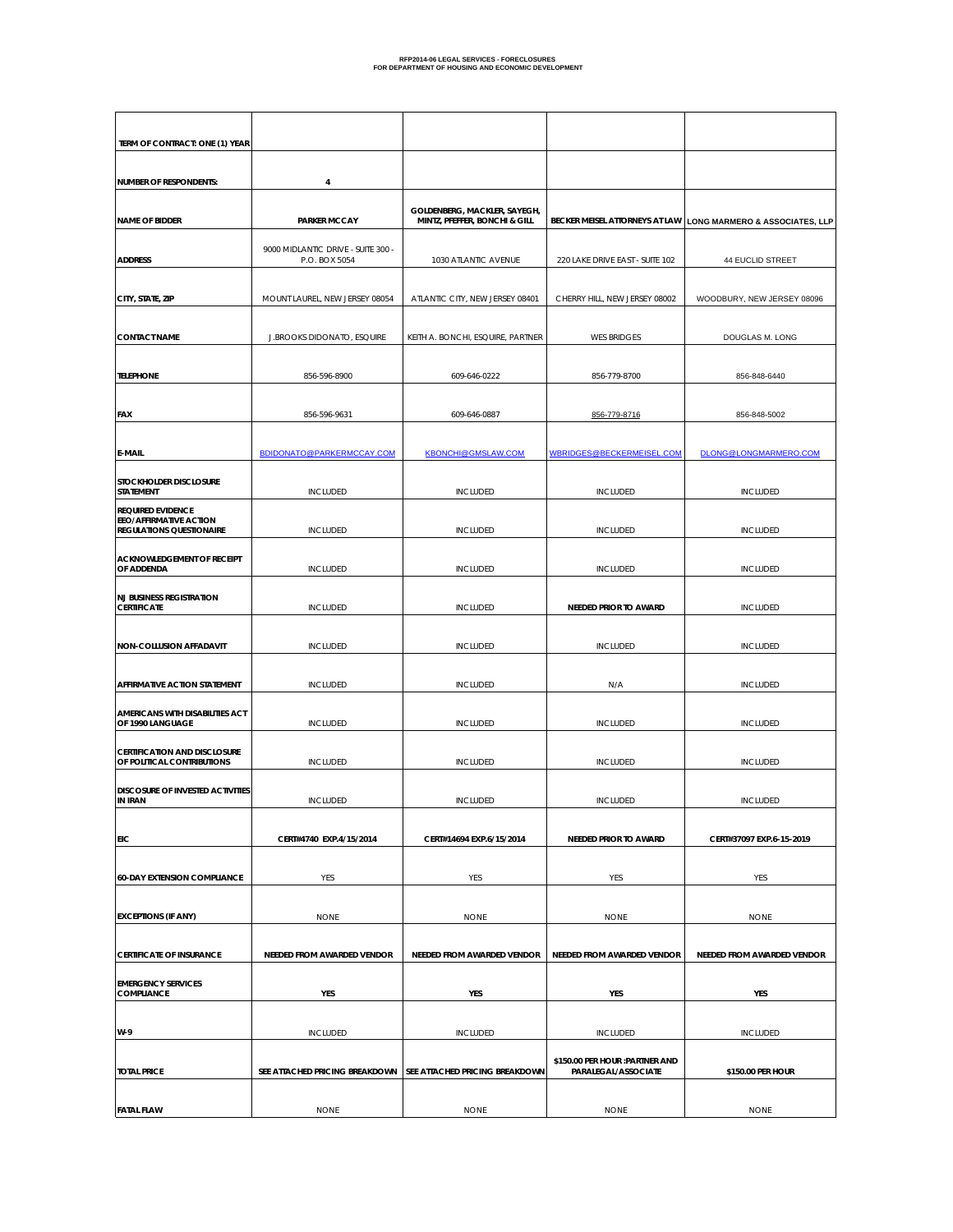

# **FEE SCHEDULE**

### Fee Schedule for City of Trenton

Title Search Fee Per Property:

Attorney Fee Per Property:

Filing and Recording Fees Per Property:

Certificate of Regularity, Fee Per Property:

Other Fees and Costs Necessary to Complete the Foreclosure Work:

Total Cost Per Property which Includes All of the Fees and Costs:

\$4,700.00

\$450.00

\$3,500.00

\$350.00

\$300.00

\$100.00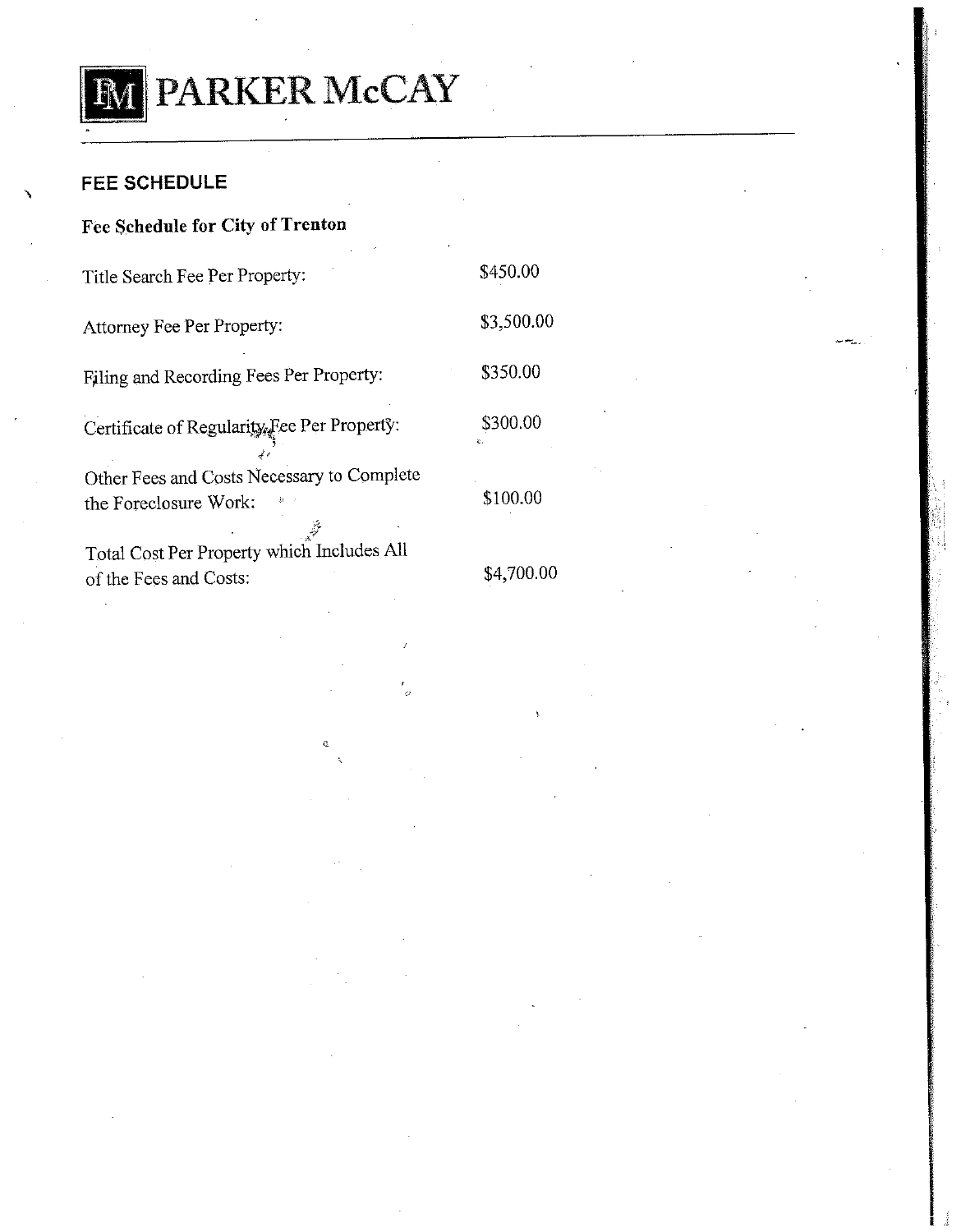Isabel C. Garcia, Purchasing Agent City of Trenton, Division of Purchasing March 5, 2014 Page 3

# Following is a list of professional references:

Vincent A. Belluscio, Executive Director Tax Collectors and Treasurers Assn. of NJ 514 Harrison Avenue Roselle, NJ 07203  $(908)$  245-1061 (Ph)  $(908)$  245-9006 (Fx)

William Dressel, Executive Director New Jersey State League of Municipalities 222 West State Street Trenton, NJ 08608 (609) 695-3481 (Ph) (609) 695-0151 (Fx)

Myron C. Weinstein, Esq. (former Chief of the Foreclosure Unit in Trenton) Garden State Legal Services Corp. 1239 Parkway Ave., Suite 100 West Trenton, NJ 08628 (609) 530-4333 (Ph) (609) 530-4335 (Fx)

#### **B.** Price proposal.

Title search fee per property:

\$190-\$200

\$500

Attorney fee per property (tax sale certificate):

Filing and recording fees per property (estimated):

The filing fee for the Complaint is \$25 for the first twenty-five tax sale certificates and fifty cents for each tax sale certificate thereafter. The cost of recording the in rem foreclosure Complaint with the County Clerk is \$8, plus if the County utilizes the homeless fee it is another \$3 for a total of \$11, which is divided between the number of tax sale certificates in the foreclosure. In addition, there will be a fee to record the Final Judgment, which is the same \$8 fee.

Goldenberg, Mackler, Saylegh, Minte,